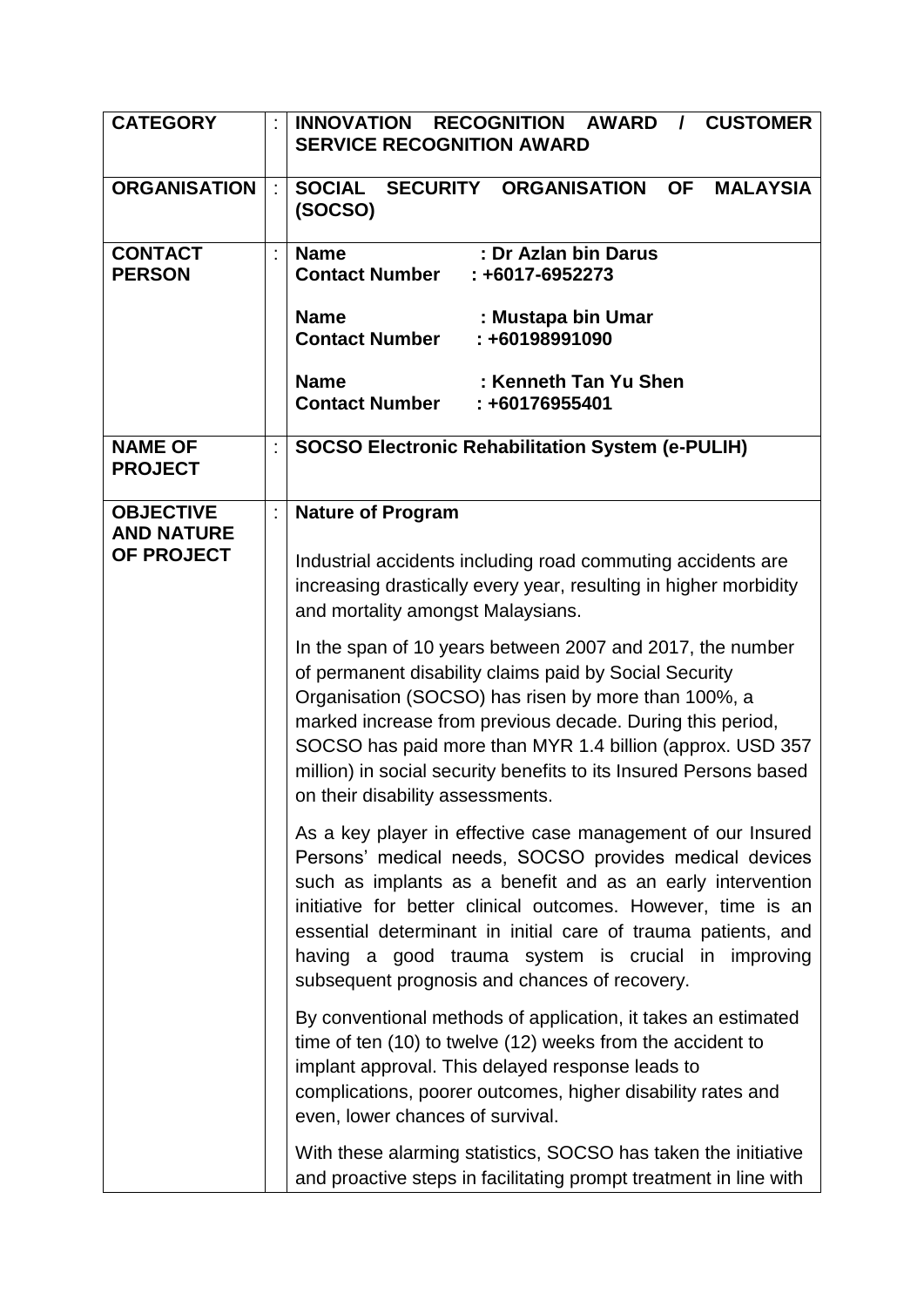|                   |            | the concept of Early Intervention by providing implants in a                                                                      |
|-------------------|------------|-----------------------------------------------------------------------------------------------------------------------------------|
|                   |            | timely manner and applying digital technology as a                                                                                |
|                   |            | communication platform between the treating doctor and<br>SOCSO.                                                                  |
|                   |            |                                                                                                                                   |
|                   |            |                                                                                                                                   |
|                   |            | <b>Objective</b>                                                                                                                  |
|                   |            | By connecting front line medical officers all over the country to                                                                 |
|                   |            | the necessary funding and resources, e-Pulih is using<br>technology as an enabler for Early Intervention initiatives. It is       |
|                   |            | a collaboration effort between SOCSO and the Ministry of                                                                          |
|                   |            | Health in terms of expertise and infrastructure for delivery of                                                                   |
|                   |            | high impact facilities to the general public (Insured Persons).                                                                   |
|                   |            | This supersedes the conventional procedures of applicants                                                                         |
|                   |            | having to be physically present at local offices to make their<br>application for the needed device. Being a 24/7 online service, |
|                   |            | SOCSO can better cater to the needs of its beneficiaries in                                                                       |
|                   |            | time of emergency and acute cases.                                                                                                |
|                   |            | The system is also designed to increase accessibility of                                                                          |
|                   |            | SOCSO benefits to its Insured Persons by eliminating                                                                              |
|                   |            | complicated red tape procedures and third-party involvement.                                                                      |
|                   |            | As the application can be done straight from the operation                                                                        |
|                   |            | room itself, this greatly reduces the response time taken from                                                                    |
|                   |            | the time of accident to the time of treatment/surgery and this<br>contributes towards rapid action on the part of SOCSO.          |
|                   |            |                                                                                                                                   |
| <b>WHY IT</b>     | $\epsilon$ | e-Pulih is not only an online innovation but also an operational                                                                  |
| <b>SHOULD BE</b>  |            | restructuring of SOCSO's procedures in service delivery. e-                                                                       |
| <b>RECOGNISED</b> |            | Pulih is the first 24/7 operational service by SOCSO to ensure                                                                    |
|                   |            | that response/resources are available even on holidays.                                                                           |
|                   |            | e-Pulih is the epitome of digitization of the Early Intervention                                                                  |
|                   |            | which has diminished response time from weeks to hours,                                                                           |
|                   |            | allowing doctors to provide better care for their patients. The                                                                   |
|                   |            | fastest recorded time of implant approval from the time of<br>application is 1 minute and 38 seconds. Studies have                |
|                   |            | shown that "ultra-early" surgical intervention that occurs within                                                                 |
|                   |            | the first 8 hours greatly improves functional outcomes as                                                                         |
|                   |            | compared to surgeries that occur 8-24 hours post-trauma.                                                                          |
|                   |            | Apart from that, e-Pulih opens a whole new level of                                                                               |
|                   |            | accessibility to its beneficiaries. Since its launch in January                                                                   |
|                   |            | 2016, the number of recipients has increased by 200%,                                                                             |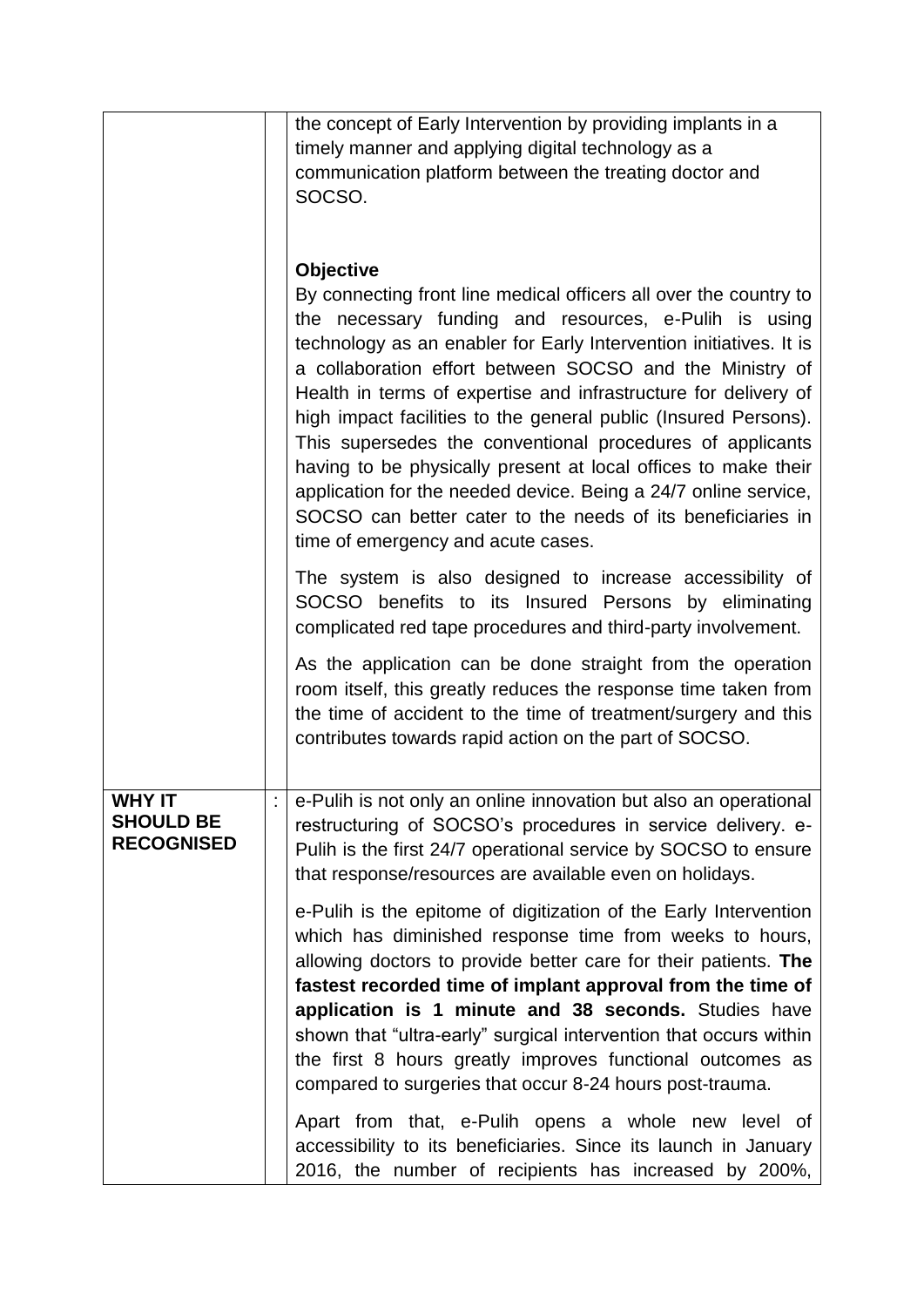| spreading SOCSO's reach of social security net beyond<br>expectation. Over the period of 2016 and 2017, e-Pulih has<br>received 12,058 cases from medical officers all over the<br>country. Out of that number, 10,073 cases are the targeted<br>trauma cases.                                                                                                                                                                                                                                                                                                                                                                                                        |
|-----------------------------------------------------------------------------------------------------------------------------------------------------------------------------------------------------------------------------------------------------------------------------------------------------------------------------------------------------------------------------------------------------------------------------------------------------------------------------------------------------------------------------------------------------------------------------------------------------------------------------------------------------------------------|
| This leads to the next plus point which is the early detection<br>for identifying potential return to work cases within hours of an<br>accident that enables better disability management and further<br>improve return to work outcomes.                                                                                                                                                                                                                                                                                                                                                                                                                             |
| The returns to SOCSO for early supply of implants to its<br>clients are tremendous. Case in point would be where prompt<br>treatment of intraocular lens implants at a cost of MYR 750.00<br>(approx. USD120) for a patient with severe cataract had<br>successfully averted him from being blind. According to<br>SOCSO's Guidelines for Assessment of Traumatic Injuries,<br>Occupational Diseases and Invalidity, a person who is blind in<br>both eyes would be assessed as 100% impaired. From<br>financial perspective, the sum paid by the organization for to a<br>person with an impairment of 100% is estimated to be at<br>MYR350,000 (approx. USD90,000). |
| As a whole, e-Pulih greatly benefits patients, treating doctors,<br>employers, service providers as well as the organization. Ever<br>since its implementation, the duration of workers' disability<br>from the time of injury is significantly reduced resulting in<br>shorter medical leave. This reduces the burden on family<br>members.                                                                                                                                                                                                                                                                                                                          |
| e-Pulih is not only an application and case management<br>platform but it also serves as a holistic administrative<br>manager. Procurement/payment is managed efficiently via the<br>system, thus ensuring timely payment to its service providers.                                                                                                                                                                                                                                                                                                                                                                                                                   |
| SOCSO is looking to expand e-Pulih to other aspects/benefits<br>such as dialysis, and is targeting to implement it in early 2019.                                                                                                                                                                                                                                                                                                                                                                                                                                                                                                                                     |
| e-Pulih can be replicated and implemented in other aspects of<br>security administration<br>facing<br>similar<br>social<br>that<br>are<br>challenges, and by any social security organizations that need<br>to run their business using effective technologies, regardless<br>of the different nature of the schemes and context of the<br>respective country.                                                                                                                                                                                                                                                                                                        |